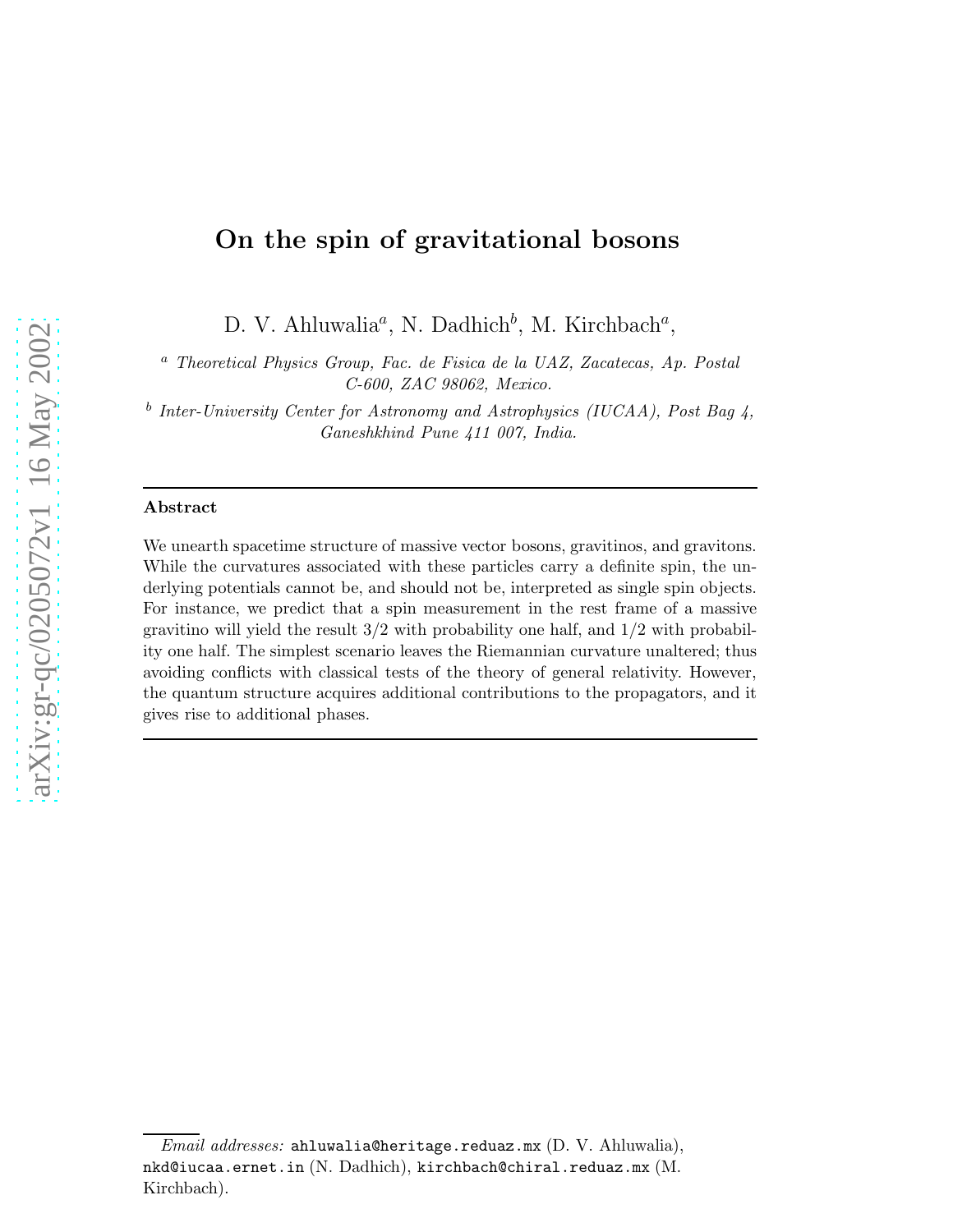#### I. Interface of quantum and gravitational realms

The conceptual foundations of the general theory of relativity were established in an era when the quantum revolution had yet to fully inseminate the thinking of those desiring a unification of then-known interactions, or those working on a quantum theory of gravity. In that early part of the last century a crucial lesson from the unification of the electroweak theory was still several decades in the future. This circumstance has now given rise to a situation where a brute force quantization of gravity has exhausted the efforts of its pioneers, and may be considered to have failed. In the vacuum left by this failure two fundamentally new notions have arisen. These are the introduction of extended objects (strings, etc.) and supersymmetry. The former asks for abandoning the concept of point particles, while the latter is a natural extension of spacetime symmetries that places fermions and bosons at the same formal footing.

In recent years it has been realized that if one incorporates classical generalrelativistic framework in certain Gedanken quantum measurement processes [1] then the wave-particle duality is modified [2,3,4]. For a one-dimensional motion, such a modification may be encoded in an expression of the form:

$$
\lambda = \frac{\overline{\lambda}_P}{\tan^{-1}(\overline{\lambda}_P/\lambda_{dB})} \begin{cases} \rightarrow \lambda_{dB} & \text{for low energy regime} \\ \rightarrow 4\lambda_P & \text{for Planck regime} \end{cases} , \tag{1}
$$

where

$$
\lambda_P = \sqrt{\frac{\hbar G}{c^3}}, \quad \lambda_{dB} = \frac{h}{p},\tag{2}
$$

are in turn the Planck length and the de Broglie wavelength; while  $\overline{\lambda}_P = 2\pi\lambda_P$ is the Planck circumference.

The same set of *Gedanken* experiments implies a non-commutative nature of spacetime which has been extensively studied in a series of papers [5,6,7,8,9,10]. The modification of the wave-particle duality at the Planck scale renders the notion of a point particle operationally meaningless. Therefore, the latter must be replaced by some, yet undefined, fuzzy spacetime entity, which consistently captures in it the fundamental non-commutative nature of spacetime, and the modified wave-particle duality  $[of which Eq. (1)]$  is only an approximate onedimensional representation]. We shall argue in the concluding remarks that Eq. (1) can be studied in terrestrial laboratories. At the same time a recent Amelino-Camelia proposal allows to probe the associated spacetime fuzziness [11,12].

In order for the proposed fuzzy spacetime entities to possess well-defined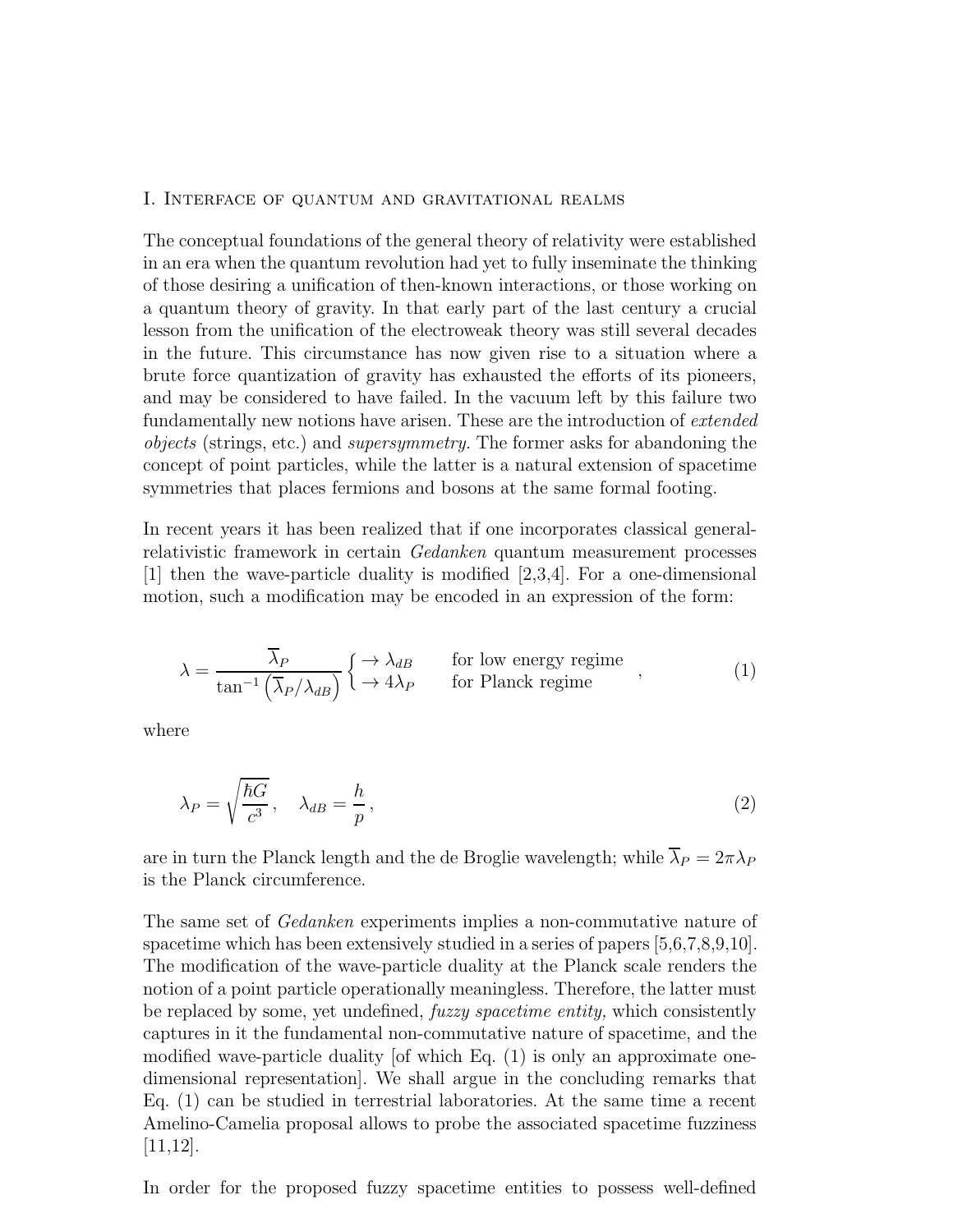macroscopic properties they must transform from one inertial frame to another via various representations of the Lorentz group. The fuzzy nature cannot be captured by form factors so useful in describing QCD's extended objects such as protons, neutrons, and hadrons in general. The protons and the neutrons are described by Dirac's  $(1/2, 0) \oplus (0, 1/2)$  representation space, and the remaining hadrons – irrespective of detailed QCD considerations – must also transform according one, or the other, representations of the Lorentz group. In addition, QCD solutions associated with these particles require relativistically covariant form factors that encode in them the extended nature of these objects. However, for the fuzzy spacetime entities the extendedness is characterized by the Planck length,  $\lambda_P$ , and it cannot be probed in the same manner as, e.g., a nucleon charge distribution. It is prevented by the general-relativistically modified wave-particle duality which saturates the matter wavelengths to  $\lambda_P$ (or, perhaps a few times  $\lambda_P$ ).

At this stage a critical reader may ask: Are there any hints for the existence of fuzzy spacetime entities, and for supersymmetry? A purely formal answer to that question is: No. Nonetheless, elements of both spacetime fuzziness and supersymmetry seem to be present in particle physics:

- (1) Spacetime fuzziness is hinted ever since the discovery of CP violation in the neutral kaon system. Also recent set of strong indications for flavor oscillations in the neutrino sector provide an independent support of this observation. Indeed, oscillation phenomena indicate towards the fact that – for reasons not yet fully understood – kaons and neutrinos are not mass eigenstates (to be identified with eigenstates of the first Casimir invariant of the Poincaré spacetime group). Their masses carry an inherent fundamental uncertainty, thus providing an example of a well-established fuzziness at the spacetime level that is consistent with principles of quantum framework.
- (2) On the other side, in its simplest form, the algebra of supersymmetry contains besides the ten Poincaré group generators, also four anticommuting generators, the "supertranslations," which are components of a Majorana spinor. So, it comes about that spacetime structure of supersymmetry finds itself deeply intertwined with the Majorana aspect. In this context, recent results of Klapdor-Kleingrothaus et al. [13,14,15], which provide a first direct evidence for neutrinoless double beta decay,  $0\nu\beta\beta$ , are of particular interest. In its simplest interpretation, the  $0\nu\beta\beta$ experimental signal arises from the Majorana nature of  $\nu_e$ . Even though the experiment by itself does not necessarily require a supersymmetric framework for its explanation, the indication towards a Majorana spacetime structure suddenly acquires a pivotal importance as a structure at the heart of supersymmetry.

While fuzziness of spacetime has important and widely discussed consequences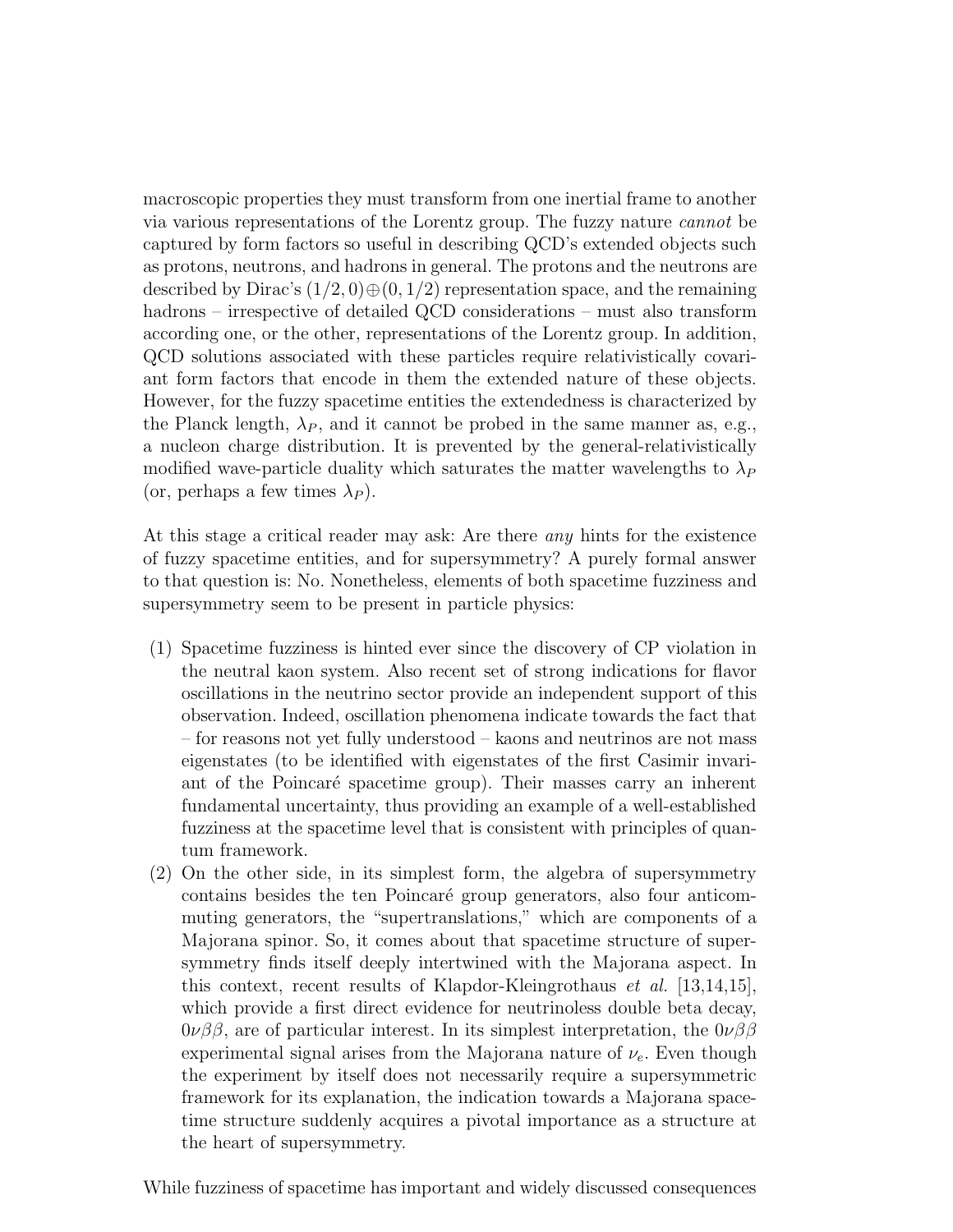for a quantum theory of gravity, and while this aspect is in fact a natural consequence of the interplay of the gravitational and quantum realms, it is our opinion that any successful framework for a quantum theory of gravity must incorporate a further lesson, namely the one taught by the unification of the electroweak theory. It is that very lesson on which the present essay is focused.

To briefly outline the task, recall that the massive gauge bosons of the electroweak theory – as regards their spacetime structure – have to transform according to the  $(1/2, 1/2)$  representation space,

$$
\mathcal{A}^{\mu}(x): \quad (1/2, 1/2). \tag{3}
$$

The latter, in being a four dimensional representation space, requires four independent degrees of freedom. Despite that demand, spacetime structure of massive gauge fields is treated within Proca's framework captured by the equation,

$$
\partial_{\mu} \mathcal{F}^{\mu\nu}(x) + m^2 \mathcal{A}^{\nu}(x) = 0.
$$
 (4)

Due to the antisymmetric nature of the Proca curvature (or, more commonly called field strength tensor)  $\mathcal{F}^{\mu\nu}(x)$ , one in fact restricts to only three degrees of freedom. This happens because on taking the divergence of the above equation, and exploiting the stated antisymmetric nature of  $\mathcal{F}^{\mu\nu}(x)$ , the solutions are restricted to a subset of divergence-free  $(1/2, 1/2)$  space solutions, i.e. to  $\mathcal{A}^{\nu}(x)$ that satisfy

$$
\partial_{\nu} \mathcal{A}^{\nu}(x) = 0. \tag{5}
$$

In this way, being mainly guided by the belief that the  $(1/2, 1/2)$  representations space, despite its obvious four-dimensional character, ought to carry only three physical degrees of freedom – Proca's framework attempts to force a single spin-one interpretation upon the  $(1/2, 1/2)$  representation space.

On the other side, the renormalizability of the electroweak theory required to supplement the Proca propagator by an additional – at that time ad hoc – Stückelberg term – which was thought to arise from an unusual scalar field of a negative norm outside the  $(1/2, 1/2)$  space under consideration. In addition, the propagator of this scalar had to be brought in with a "wrong" sign [16] relative to Proca's propagator in order to guarantee vanishing of divergences in the theory. This is well recounted by Veltman in his recent Nobel Prize lecture [16]. Unexpectedly, while its necessity is fully realized, the physical and mathematical origin of the Stückelberg term has not been understood at its fundamental representation-theory level.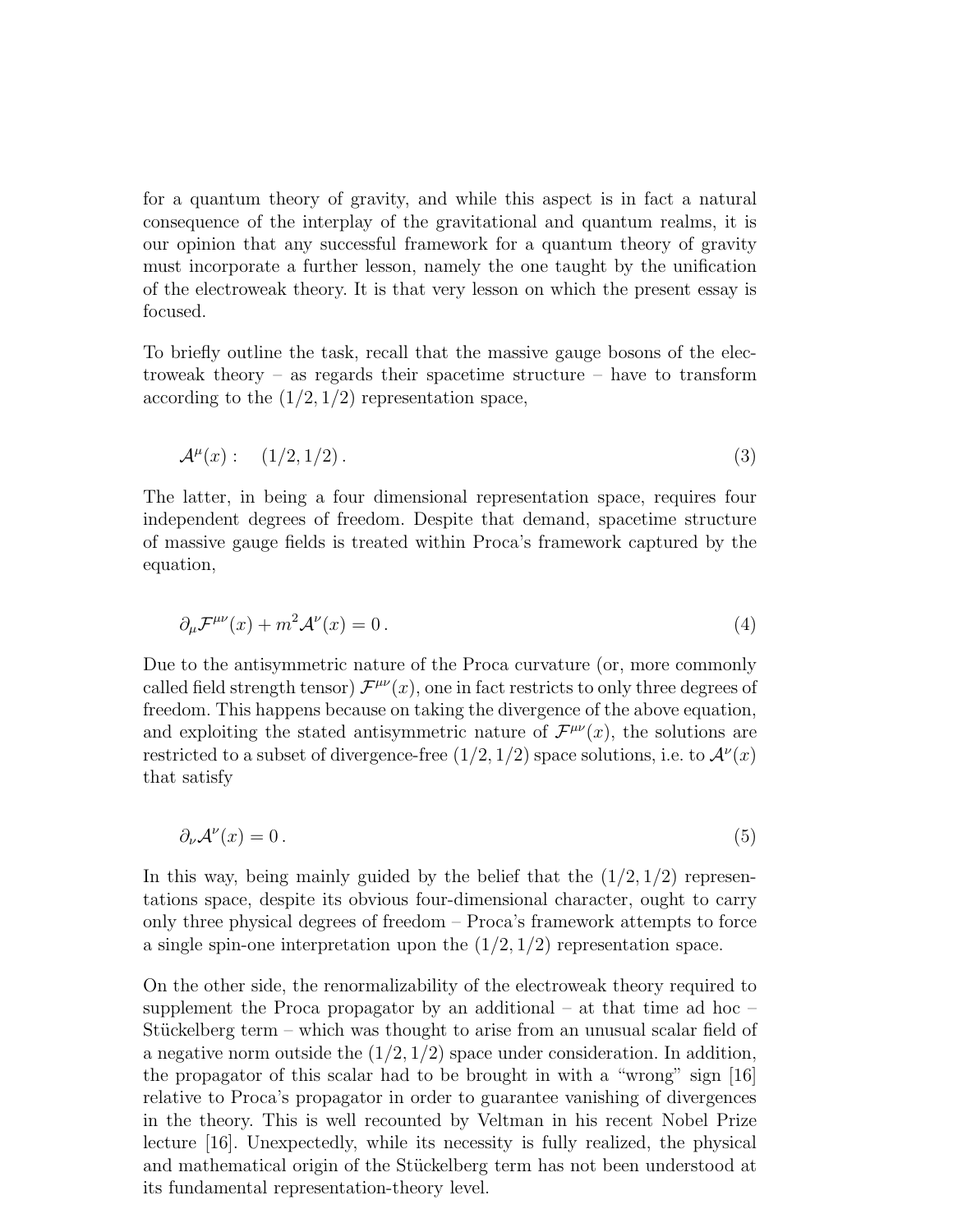So the purpose of this essay now is to trace back the origin of the Stückelberg term to the completeness of the  $(1/2, 1/2)$  representation space and to show how the electroweak gauge bosons come to carry an indefinite spin. Once we go through that argument it will be apparent to the reader how to move on to gravitinos and gravitons; and how they too cannot carry a definite spin as long as one allows them to be endowed with a non-zero mass (however small). <sup>1</sup> Note that the gauge bosons in a supersymmetric quantum theory of gravity are gravitinos and gravitons. From an observational point of view the data on pulsars PSR B1913+16 and PSR B1534+12 requires graviton mass to be less than  $7.6 \times 10^{-20}$  eV at 90% confidence [22], while the gravitino mass may be tens of orders of magnitude higher. The gravitinos and gravitons transform in turn as:

$$
\psi^{\mu}(x): \quad [(1/2, 0) \oplus (0, 1/2)] \otimes (1/2, 1/2), \tag{6}
$$

$$
g^{\mu\nu}(x): \quad (1/2, 1/2) \otimes (1/2, 1/2). \tag{7}
$$

Before proceeding further, we wish to draw readers attention to a point that appears crucial to further understanding. We wish to emphasize that all the peculiarities of the vector potentials mentioned above carry relevance solely at the quantum level. Recall the classical work by Aharonov and Bohm [23] (for the massless limit), showing that the potentials give rise to non-trivial and observable quantum phases which do not have any classical counterpart. Moreover, the indefinite spin of the vector potentials so important for bringing into the propagator the terms needed for renormalizability, contrasts the case of  $\mathcal{F}^{\mu\nu}(x)$ , that is endowed by a unique spin, i.e., with spin one. As long as  $\mathcal{F}^{\mu\nu}(x)$  encodes the forces acting on test particles, the multi-spin character of the vector potentials will leave the classical level of the theory unaltered.

## II. MATHEMATICAL STRUCTURE OF THE  $(1/2, 1/2)$  representation space

Spinors and Lorentz vectors play a pivotal role in physics. The latter embody in them the transformation properties of the  $(1/2, 1/2)$  representation space which, by definition, is the direct product of the  $(1/2, 0)$  and  $(0, 1/2)$ representation spaces:

$$
(1/2, 1/2): (1/2, 0) \otimes (0, 1/2).
$$
 (8)

We shall work in the momentum space.

<sup>1</sup> Already, graviton masses and lower-spin components in gravity are of interest in astrophysical and cosmological contexts; for instance, due to indications for an accelerating universe [17,18,19,20,21].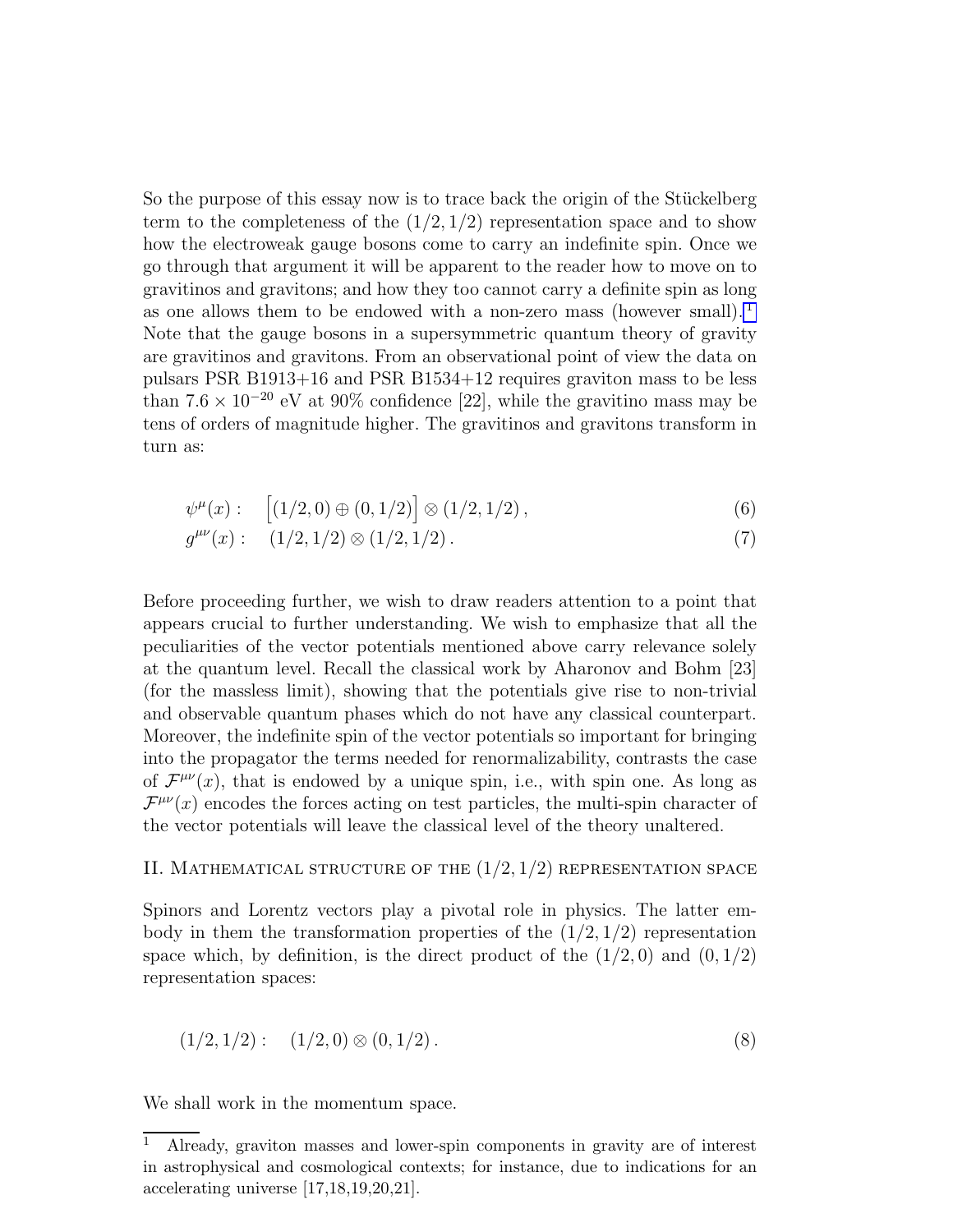In the rest frame, where the three-momentum of the particle under consideration is zero,  $\mathbf{p} = \mathbf{0}$ ; the  $(1/2, 1/2)$  representation space decomposes into two subspaces of spin one, and spin zero. These subspaces are spanned by four vectors:

$$
\mathcal{A}_a^{1,+1}(\mathbf{0}) = h^+ \otimes h^+, \tag{9}
$$

$$
\mathcal{A}_a^{1,0}(\mathbf{0}) = \frac{1}{\sqrt{2}} \left( h^+ \otimes h^- + h^- \otimes h^+ \right) , \qquad (10)
$$

$$
\mathcal{A}_a^{1,-1}(0) = h^- \otimes h^-, \tag{11}
$$

$$
\mathcal{A}_a^{0,0}(\mathbf{0}) = \frac{1}{\sqrt{2}} \left( h^+ \otimes h^- - h^- \otimes h^+ \right) . \tag{12}
$$

In Eqs. (9)-(12),  $h^{\pm}$  are eigenstates of the spin-1/2 helicity operator,  $(\sigma/2) \cdot \hat{\mathbf{p}}$ 

$$
h^{+} = m^{1/4} \begin{pmatrix} \cos(\theta/2)e^{-i\phi/2} \\ \sin(\theta/2)e^{i\phi/2} \end{pmatrix}, \quad h^{-} = m^{1/4} \begin{pmatrix} \sin(\theta/2)e^{-i\phi/2} \\ -\cos(\theta/2)e^{i\phi/2} \end{pmatrix}.
$$
 (13)

Here,  $\boldsymbol{\sigma} = (\sigma_x, \sigma_y, \sigma_z)$ ;  $\sigma_i$  are the usual Pauli matrices, and  $\hat{\mathbf{p}}$  is the unit momentum vector with Cartesian components  $(\sin(\theta) \cos(\phi), \sin(\theta) \sin(\phi), \cos(\theta)).$ The factor  $m^{1/4}$ , besides other matters, allows, in the massless limit, the  $\mathcal{A}_a^{s,h}(0)$  to identically vanish. Since massless particles have no rest frame, the preceding is a physical requirement. The subscript, a, is a Lorentz index (however, see Eq. (21) below). The superscripts are defined as:

$$
S^{2} \mathcal{A}_{a}^{s,h}(0) = s(s+1) \mathcal{A}_{a}^{s,h}(0), \quad S \cdot \hat{p} \mathcal{A}_{a}^{s,h}(0) = h \mathcal{A}_{a}^{s,h}(0). \tag{14}
$$

The generators of rotation for the  $(1/2, 1/2)$  representation space [that appear in Eq. (14)] are:

$$
S_x = \frac{1}{2} \begin{pmatrix} 0 & 1 & 1 & 0 \\ 1 & 0 & 0 & 1 \\ 1 & 0 & 0 & 1 \\ 0 & 1 & 1 & 0 \end{pmatrix}, S_y = \frac{1}{2} \begin{pmatrix} 0 & -i & -i & 0 \\ i & 0 & 0 & -i \\ i & 0 & 0 & -i \\ 0 & i & i & 0 \end{pmatrix}, S_z = \begin{pmatrix} 1 & 0 & 0 & 0 \\ 0 & 0 & 0 & 0 \\ 0 & 0 & 0 & 0 \\ 0 & 0 & 0 & -1 \end{pmatrix}.
$$
 (15)

The application of the boost<sup>2</sup>

<sup>2</sup> The  $(1/2, 0)$ - and  $(0, 1/2)$ - boosts that appear in the equation below are:

$$
\kappa^{\left(\frac{1}{2},0\right)} = \exp\left(+\frac{\boldsymbol{\sigma}}{2}\cdot\boldsymbol{\varphi}\right) = \sqrt{\frac{E+m}{2m}}\left(1_2 + \frac{\boldsymbol{\sigma}\cdot\mathbf{p}}{E+m}\right),\,
$$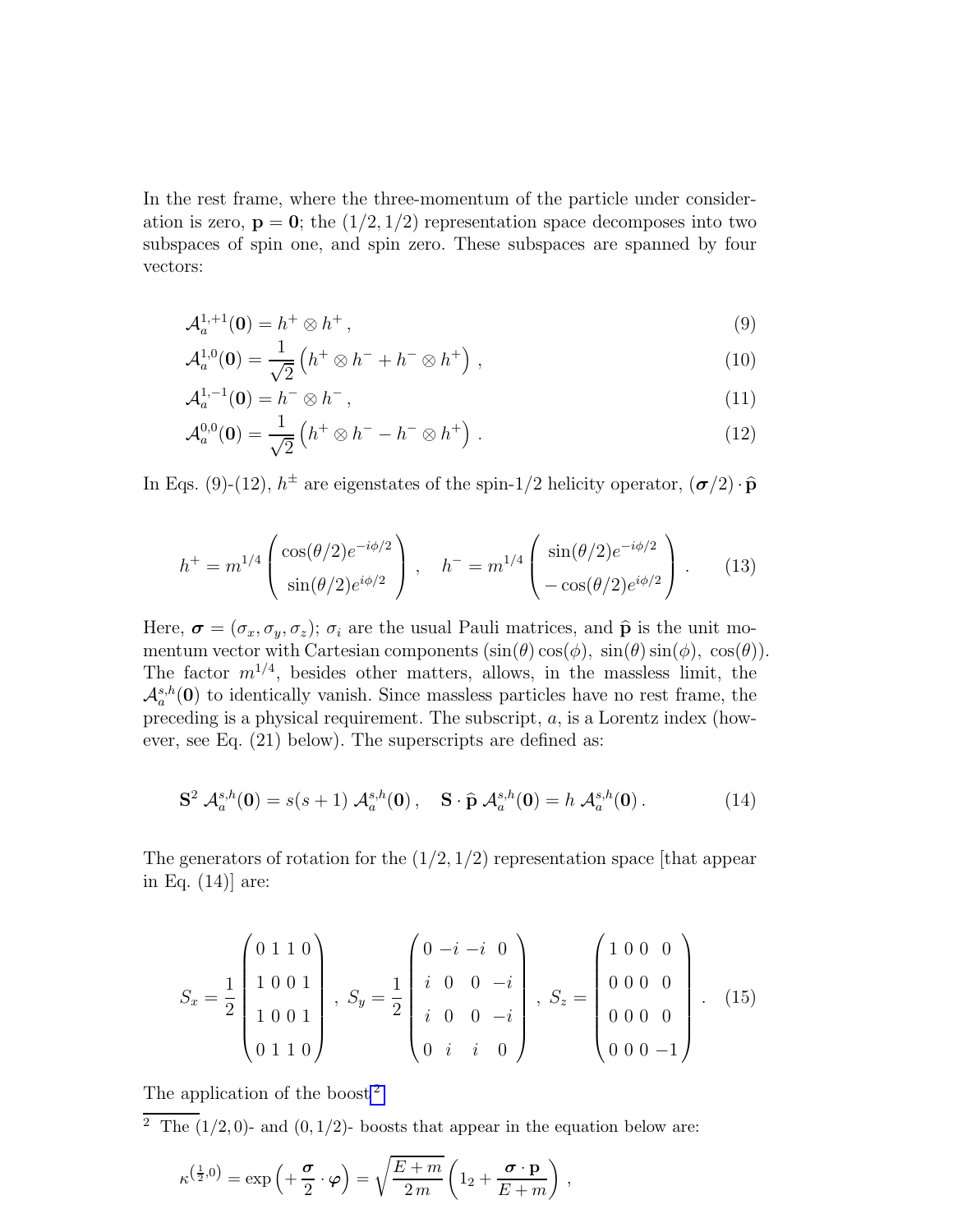$$
\kappa^{\left(\frac{1}{2},\frac{1}{2}\right)} = \kappa^{\left(\frac{1}{2},0\right)} \otimes \kappa^{\left(0,\frac{1}{2}\right)},\tag{16}
$$

to the  $\mathcal{A}_a^{s,h}(\mathbf{0})$  yields, in the order presented in Eqs. (9)-(12),

$$
A_a(\mathbf{p}, 1) = \frac{\sqrt{m}}{2} \begin{pmatrix} 2e^{-i\phi}\cos^2(\theta/2) \\ \sin(\theta) \\ \sin(\theta) \\ 2e^{i\phi}\sin^2(\theta/2) \end{pmatrix}, A_a(\mathbf{p}, 2) = \frac{1}{\sqrt{2m}} \begin{pmatrix} e^{-i\phi}E\sin(\theta) \\ -(|\mathbf{p}| + E\cos(\theta)) \\ |\mathbf{p}| - E\cos(\theta) \\ -e^{i\phi}E\sin(\theta) \end{pmatrix},
$$

$$
A_a(\mathbf{p}, 3) = \frac{\sqrt{m}}{2} \begin{pmatrix} 2e^{-i\phi}\sin^2(\theta/2) \\ -\sin(\theta) \\ -\sin(\theta) \\ 2e^{i\phi}\cos^2(\theta/2) \end{pmatrix}, A_a(\mathbf{p}, 4) = \frac{1}{\sqrt{2m}} \begin{pmatrix} e^{-i\phi}|\mathbf{p}|\sin(\theta) \\ -(E + |\mathbf{p}|\cos(\theta)) \\ -E - |\mathbf{p}|\cos(\theta) \\ -e^{i\phi}|\mathbf{p}|\sin(\theta) \end{pmatrix}.
$$
(17)

The reason for change in notation from  $\mathcal{A}^{s,h}(0)$  to  $\mathcal{A}(\mathbf{p}, \zeta), \zeta = 1, 2, 3, 4$ , shall be made apparent in Sec. III.1 below.

In a parallel to the Dirac's  $(1/2, 0) \oplus (0, 1/2)$  representation space, and to emphasize certain non-trivial mathematical similarities, we introduce

$$
\lambda^{00} = \begin{pmatrix} -1 & 0 & 0 & 0 \\ 0 & 0 & -1 & 0 \\ 0 & -1 & 0 & 0 \\ 0 & 0 & 0 & -1 \end{pmatrix},
$$
\n(18)

and define:

$$
\overline{\mathcal{A}}_a(\mathbf{p}) = (\mathcal{A}_a)^{\dagger} \lambda^{00}.
$$
\n
$$
\kappa^{(0,\frac{1}{2})} = \exp\left(-\frac{\boldsymbol{\sigma}}{2} \cdot \boldsymbol{\varphi}\right) = \sqrt{\frac{E+m}{2m}} \left(1_2 - \frac{\boldsymbol{\sigma} \cdot \mathbf{p}}{E+m}\right).
$$
\n(19)

The boost parameter,  $\varphi$ , is defined as:

$$
\cosh(\varphi) = \frac{E}{m}, \quad \sinh(\varphi) = \frac{|\mathbf{p}|}{m}, \quad \widehat{\varphi} = \frac{\mathbf{p}}{|\mathbf{p}|}.
$$

We use the notation in which  $1_n$  and  $0_n$  represent  $n \times n$  identity and null matrices, respectively.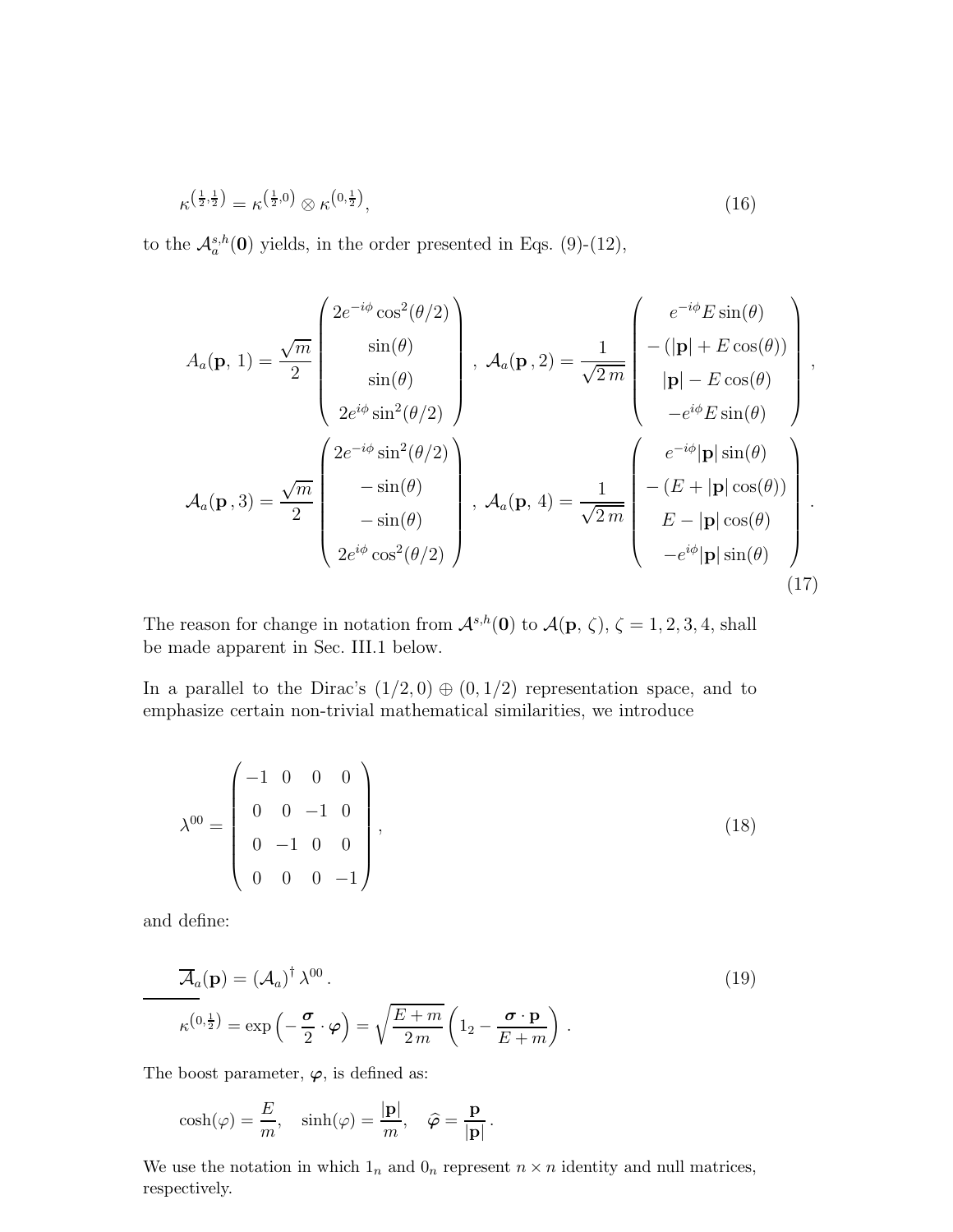Then, the orthonormality and completeness relations for the  $(1/2, 1/2)$  representation space read (with no summation intended on the Lorentz index):

$$
\overline{\mathcal{A}}_a(\mathbf{p}, \zeta) \mathcal{A}_a(\mathbf{p}, \zeta') = \begin{cases} -m \,\delta_{\zeta\zeta'}, & \text{for } \zeta = 1, 2, 3 \\ +m \,\delta_{\zeta\zeta'}, & \text{for } \zeta = 4 \end{cases},
$$
\n
$$
\frac{1}{m} \left[ \mathcal{A}_a(\mathbf{p}, 4) \, \overline{\mathcal{A}}_a(\mathbf{p}, 4) - \sum_{\zeta = 1, 2, 3} \mathcal{A}_a(\mathbf{p}, \zeta) \, \overline{\mathcal{A}}_a(\mathbf{p}, \zeta') \right] = 1_4.
$$
\n(20)

The Lorentz index, a, that appears in the above expressions is not the usual "time, space" (i.e., usual 0,1,2,3) index. The latter, denoted by  $\mu, \nu \dots$ , is obtained via the following transformation,

$$
\mathcal{A}^{\mu}(\mathbf{p}) = \mathcal{S}^{\mu a} \mathcal{A}_{a}(\mathbf{p})\,,\tag{21}
$$

with

$$
S = \frac{1}{\sqrt{2}} \begin{pmatrix} 0 & i & -i & 0 \\ -i & 0 & 0 & i \\ 1 & 0 & 0 & 1 \\ 0 & i & i & 0 \end{pmatrix} .
$$
 (22)

These satisfy a new wave equation [24]:

$$
\left(\Lambda_{\mu\nu}p^{\mu}p^{\nu}\pm m^2I_4\right)\mathcal{A}(\mathbf{p},\zeta)=0\,,\tag{23}
$$

where the plus sign is to be taken for  $\zeta = 1, 2, 3$ , while the minus sign is for  $\zeta = 4.$ 

The  $\Lambda_{\mu\nu}$  matrices are:  $\Lambda_{00} = \text{diag}(1, -1, -1, -1)$ ,  $\Lambda_{11} = \text{diag}(1, -1, 1, 1)$ ,  $\Lambda_{22} =$ diag $(1, 1, -1, 1), \Lambda_{33} = \text{diag}(1, 1, 1, -1),$  and

$$
\Lambda_{01} = \begin{pmatrix} 0 & -1 & 0 & 0 \\ 1 & 0 & 0 & 0 \\ 0 & 0 & 0 & 0 \\ 0 & 0 & 0 & 0 \end{pmatrix}, \quad \Lambda_{02} = \begin{pmatrix} 0 & 0 & -1 & 0 \\ 0 & 0 & 0 & 0 \\ 1 & 0 & 0 & 0 \\ 0 & 0 & 0 & 0 \end{pmatrix}, \quad \Lambda_{03} = \begin{pmatrix} 0 & 0 & 0 & -1 \\ 0 & 0 & 0 & 0 \\ 0 & 0 & 0 & 0 \\ 1 & 0 & 0 & 0 \end{pmatrix},
$$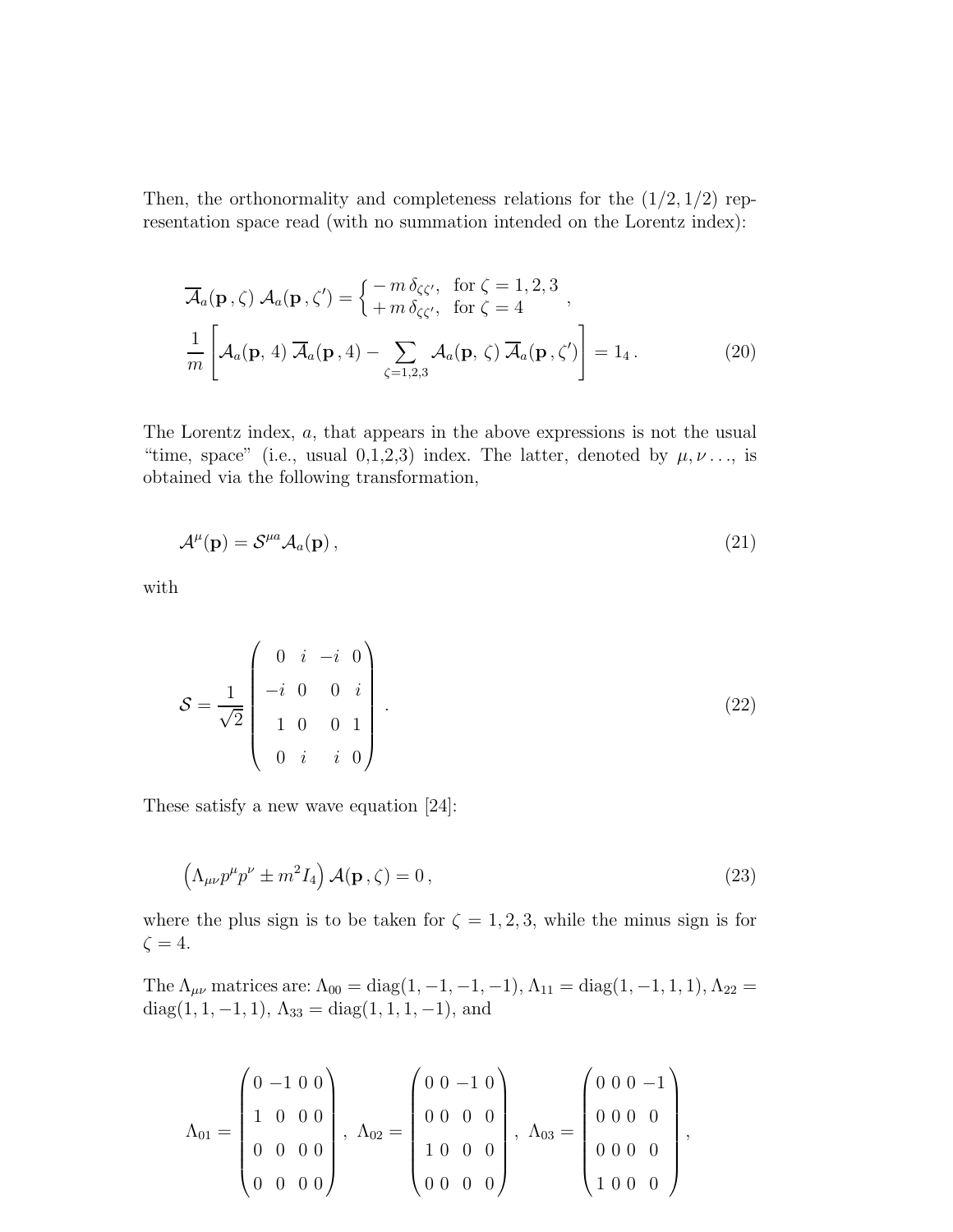$$
\Lambda_{12} = \begin{pmatrix} 0 & 0 & 0 & 0 \\ 0 & 0 & -1 & 0 \\ 0 & -1 & 0 & 0 \\ 0 & 0 & 0 & 0 \end{pmatrix}, \ \Lambda_{13} = \begin{pmatrix} 0 & 0 & 0 & 0 \\ 0 & 0 & 0 & -1 \\ 0 & 0 & 0 & 0 \\ 0 & -1 & 0 & 0 \end{pmatrix}, \ \Lambda_{23} = \begin{pmatrix} 0 & 0 & 0 & 0 \\ 0 & 0 & 0 & 0 \\ 0 & 0 & 0 & -1 \\ 0 & 0 & -1 & 0 \end{pmatrix} (24)
$$

They are symmetric in the Lorentz index,  $\Lambda_{\mu\nu} = \Lambda_{\nu\mu}$ .<sup>3</sup> The interchange,  $\mathcal{A}^{\mu}(\mathbf{p}, \zeta = 1, 2, 3) \rightleftharpoons \mathcal{A}^{\mu}(\mathbf{p}, \zeta = 4)$ , corresponds to

$$
m \rightleftharpoons i m, \tag{25}
$$

This circumstance suggests that the "negative mass squared" term in spontaneous symmetry breaking may have the above spacetime structure at its origin.

## III. PHYSICAL STRUCTURE OF THE  $(1/2, 1/2)$  representation space

1. The  $\mathcal{A}(\mathbf{p}, \zeta)$ , are, in general, not eigenstates of  $\mathbf{S}^2$ . This is because the  $\kappa^{\left(\frac{1}{2},\frac{1}{2}\right)}$  does not, for an arbitrary  $\mathcal{A}(\mathbf{p})$ , commute with  $\mathbf{S}^2$ .

If spin is to be identified with eigenvalues of  $S^2$ , then  $(1/2, 1/2)$  representation space does not carry a single-spin interpretation. Spin-1 and Spin-0 thus become covariantly inseparable in the  $(1/2, 1/2)$  representation space. On the other hand, if one wishes to have a *pure* spin-1 massive object, then that object must transform according to the  $(1,0) \oplus (0,1)$  representation [25].

Even though, in their rest frame  $\mathcal{A}(\mathbf{p}, \zeta = 1, 2, 3)$  and  $\mathcal{A}(\mathbf{p}, \zeta = 4)$  appear as spin one and spin zero objects, respectively; they cannot be identified with spin one and "scalar (i.e. spin 0)" particles in an arbitrary frame.

**2.** The  $\mathcal{A}(\mathbf{p}, \zeta = 1, 2, 3)$ , coincide with the solutions of Proca framework (and are divergence-free); whereas  $\mathcal{A}(\mathbf{p}, \zeta = 4)$ , is divergence-full:

$$
p_{\mu}\mathcal{A}^{\mu}(\mathbf{p}, \zeta = 1, 2, 3) = 0, \qquad (26)
$$

$$
p_{\mu} \mathcal{A}^{\mu}(\mathbf{p}, \zeta = 4) = im^{3/2}.
$$

Thus mass serves as a source of  $\mathcal{A}^{\mu}(\mathbf{p}, \zeta = 4)$ .

**3.** On quantization, we find that the *numerator* of the propagator associated with the  $\zeta = 1, 2, 3$  sector (Proca sector) is:

<sup>&</sup>lt;sup>3</sup> Parenthetically, we note that the S-transformed  $\lambda^{00}$ , i.e.,  $S\lambda^{00}S^{-1}$ , equals  $\Lambda_{00}$ and is nothing but the standard flat-spacetime metric, g, with the signature  $(1, -1, -1, -1).$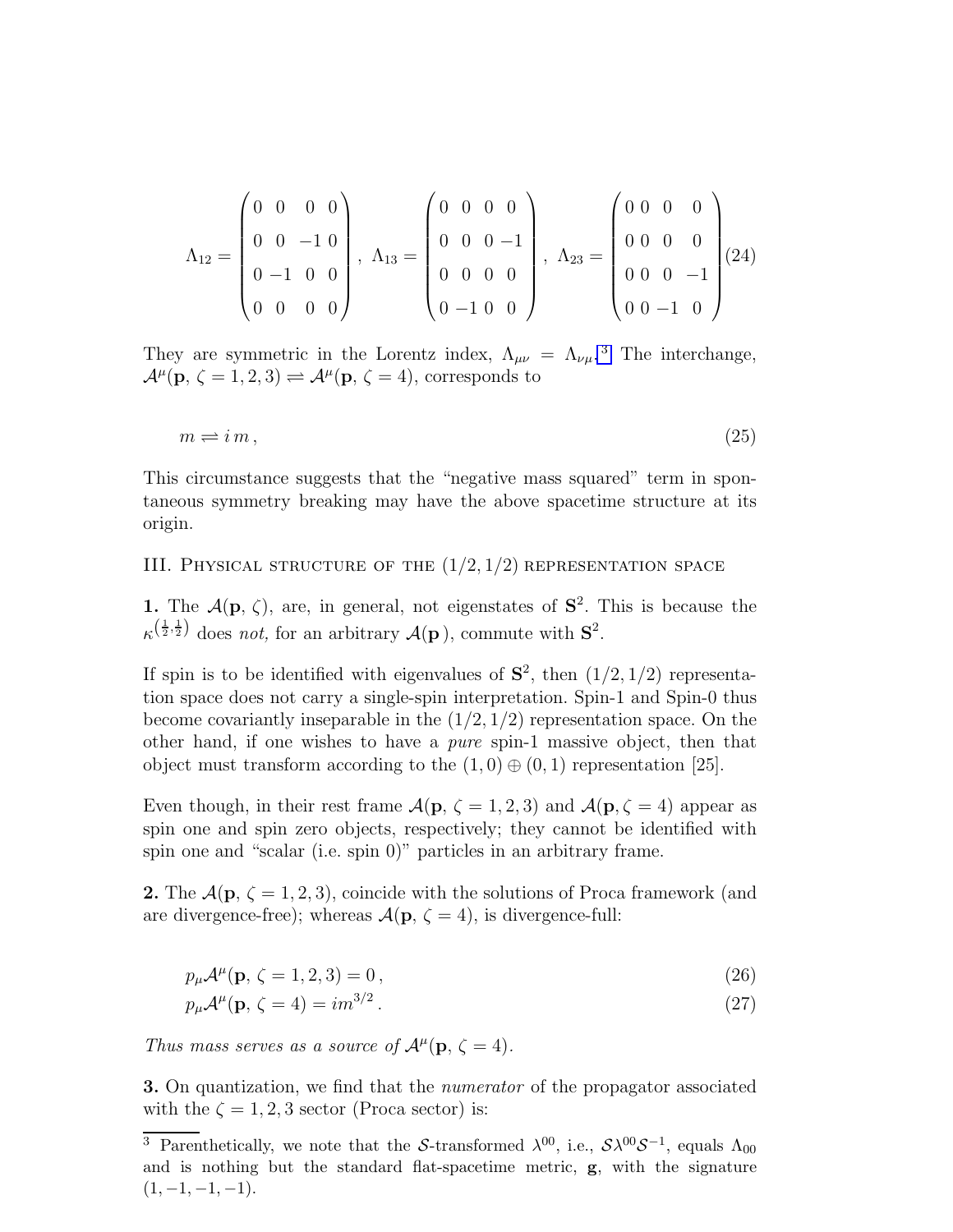$$
\frac{1}{m} \sum_{\zeta=1,2,3} \mathcal{S}\left(\mathcal{A}^{\mu}(\mathbf{p},\zeta)\,\overline{\mathcal{A}}^{\nu}(\mathbf{p},\,\zeta)\lambda^{00}\right)\mathcal{S}^{-1} = -g^{\mu\nu} + \frac{p^{\mu}p^{\nu}}{m^2}
$$
(28)

while the contribution to the numerator of the propagator from the  $\zeta = 4$ sector (Stückelberg sector) turns out to be:

$$
\frac{1}{m} \mathcal{S}\left(\mathcal{A}^{\mu}(\mathbf{p}, 4) \overline{\mathcal{A}}^{\nu}(\mathbf{p}, 4) \lambda^{00}\right) \mathcal{S}^{-1} = \frac{p^{\mu}p^{\nu}}{m^2}
$$
\n(29)

The latter contribution lies outside the Proca framework, and is the key ingredient in the renormalizability of the electroweak unification. Here it appears naturally – with the same physical interpretation that mass is its source. Here, as well as in the electroweak unification, the relative sign of the two contributions is opposite to that which naive vacuum expectation value of the relevant time-ordered field operators implies.

**4.** The  $\mathcal{A}^{\mu}(\mathbf{p}, \zeta = 1, 3)$ , correspond to left- and right- circular polarizations, while the  $\mathcal{A}^{\mu}(\mathbf{p}, \zeta = 2, 4)$  are the longitudinal, and time-like polarizations, respectively.

In order to construct the field strength tensor,  $\mathcal{F}^{\mu\nu}(\mathbf{p})$ , we provide the relation between,  $\mathcal{A}^{\mu}(\mathbf{p}, \zeta)$ , and the standard polarization vectors,  $e^{\mu}(\mathbf{p}, \ell)$ ,

$$
e^{\mu}(\mathbf{p}, \perp_{1}) = \frac{i}{\sqrt{2}} \Big( A^{\mu}(\mathbf{p}, 3) - A^{\mu}(\mathbf{p}, 1) \Big),
$$
  
\n
$$
e^{\mu}(\mathbf{p}, \perp_{2}) = -\frac{1}{\sqrt{2}} \Big( A^{\mu}(\mathbf{p}, 3) + A^{\mu}(\mathbf{p}, 1) \Big),
$$
  
\n
$$
e^{\mu}(\mathbf{p}, \|) = i A^{\mu}(\mathbf{p}, 2),
$$
  
\n
$$
e^{\mu}(\mathbf{p}, 0) = i A^{\mu}(\mathbf{p}, 4),
$$
\n(30)

where the symbols  $\perp_1$  and  $\perp_2$  represent two mutually orthogonal polarizations perpendicular to **p**, while the  $\parallel$  labels polarizations along the **p**, and 0 represents a time-like polarization. The matrix of the momentum-space field strength is found to be, <sup>4</sup>

$$
\mathcal{F}(\mathbf{p}, \ell) = e(\mathbf{p}, \ell) e(\mathbf{p}, 0)^{\dagger} - e(\mathbf{p}, 0) e(\mathbf{p}, \ell)^{\dagger}.
$$
\n(31)

where  $\ell = \perp_1, \perp_2, \parallel, 0$ . This definition satisfies

$$
\mathcal{F}(\mathbf{p}, \ell) \mathbf{g} e(\mathbf{p}, 0) = m e(\mathbf{p}, \ell), \quad \ell = \perp_1, \perp_2, \|\,. \tag{32}
$$

<sup>&</sup>lt;sup>4</sup> As is apparent from Table 1,  $e^{\mu}(\mathbf{p}, 0)$  is nothing but  $(1/\sqrt{m}) p^{\mu}$ . Also, of interest is to note that the factors of, *i*, in Eqs. (30), make  $e^{\mu}(\mathbf{p}, \ell)$  real.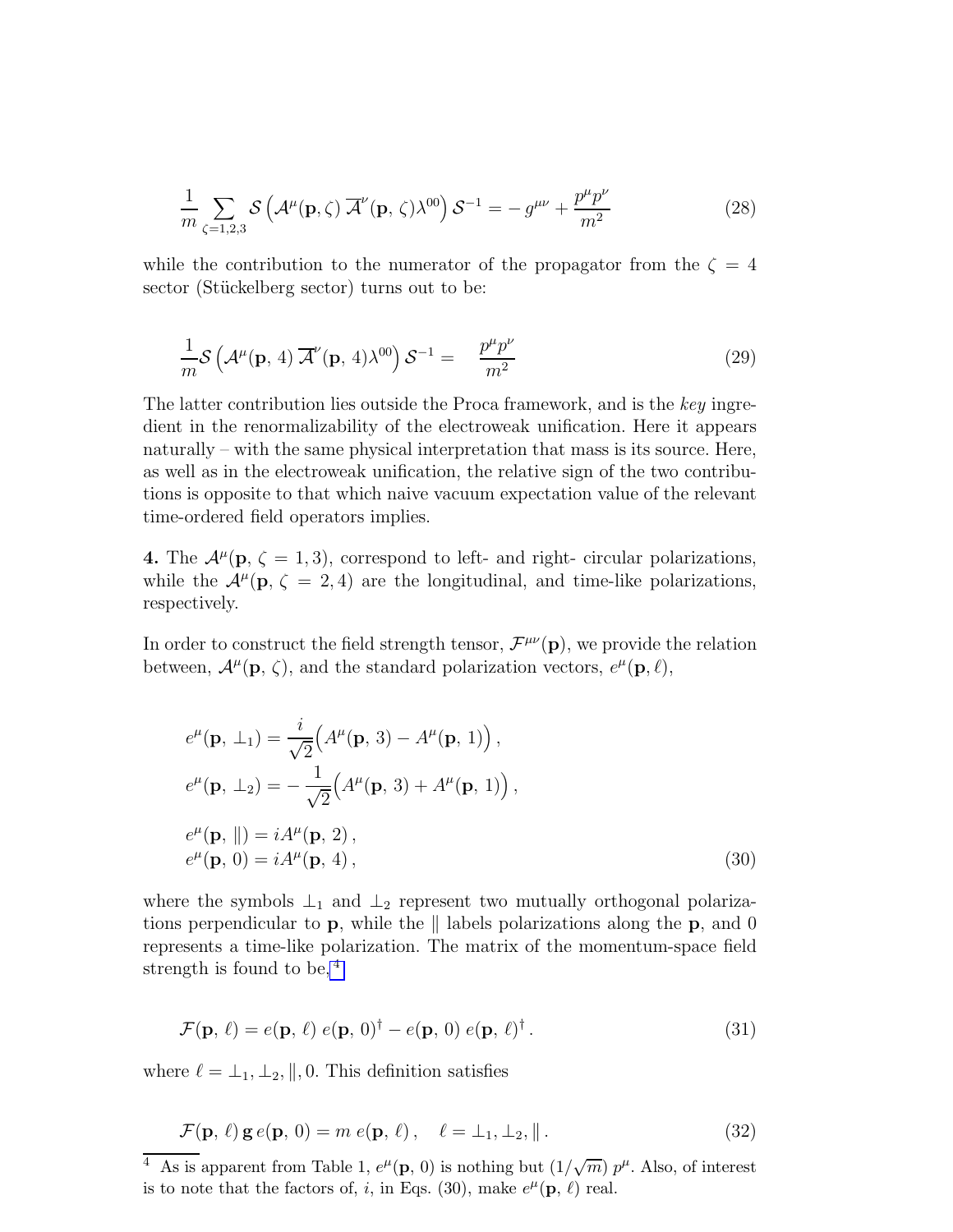| $\ell$           | $e(\mathbf{p}, \ell)$                                                                                          | $\mathcal{F}(\mathbf{p},\ell)$                                                                                                                                                                                                                                                                            |
|------------------|----------------------------------------------------------------------------------------------------------------|-----------------------------------------------------------------------------------------------------------------------------------------------------------------------------------------------------------------------------------------------------------------------------------------------------------|
| $\perp_1$        | $\boldsymbol{0}$<br>$-c_{\phi}c_{\theta}$<br>$-s_{\phi}c_{\theta}$<br>$\sqrt{m}$<br>$s_{\theta}$               | $\begin{matrix} 0 \end{matrix}$<br>$E c_{\phi} c_{\theta} E c_{\theta} s_{\phi} - E s_{\theta}$<br>$-E c_{\phi} c_{\theta}$ 0 0<br>$-p c_{\phi}$<br>$-E c_{\theta} s_{\phi}$ 0 0 $-p s_{\phi}$<br>$E s_{\theta}$ $p c_{\phi}$ $p s_{\phi}$<br>$\overline{0}$                                              |
| $\perp_2$        | $\boldsymbol{0}$<br>$s_{\phi}$<br>$\sqrt{m}$<br>$-c_{\phi}$<br>$\boldsymbol{0}$                                | 0 $-E s_{\phi}$ $E c_{\phi}$ 0<br>$E \, s_{\phi} \qquad 0 \qquad \  p \, s_{\theta} \quad \, p \, c_{\theta} \, s_{\phi}$<br>$-Ec_{\phi} \quad -p \, s_{\theta} \qquad 0 \quad -p \, c_{\phi} c_{\theta}$<br>0 $-p c_{\theta} s_{\phi} p c_{\phi} c_{\theta}$ 0                                           |
| $\parallel$      | $\boldsymbol{p}$<br>$E\,c_\phi\,s_\theta$ $E\,s_\phi\,s_\theta$<br>$\frac{1}{\sqrt{m}}$<br>$E\,c_\theta$       | 0 $-m c_{\phi} s_{\theta} - m s_{\phi} s_{\theta} - m c_{\theta}$<br>$\overline{0}$<br>$\boldsymbol{0}$<br>$\boldsymbol{0}$<br>$m c_{\phi} s_{\theta}$<br>$\boldsymbol{0}$<br>$\boldsymbol{0}$<br>$m s_{\phi} s_{\theta}$ 0<br>$\boldsymbol{0}$<br>$\boldsymbol{0}$<br>$\boldsymbol{0}$<br>$m c_{\theta}$ |
| $\boldsymbol{0}$ | $\boldsymbol{E}$<br>$p \, c_\phi s_\theta$<br>$\frac{1}{\sqrt{m}}$  <br>$p\,s_\phi s_\theta$<br>$p c_{\theta}$ | 0000<br>0000<br>0000<br>$0\ 0\ 0\ 0$                                                                                                                                                                                                                                                                      |

Table 1

Field strength tensor in momentum space for each of the polarization vectors. We have used the abbreviations:  $\cos(x) = c_x$ ,  $\sin(x) = s_x$ ,  $p = |\mathbf{p}|$ . The  $e^{\mu}(\mathbf{p}, \ell)$  are divergence-free for  $\ell = \perp_1, \perp_2, \parallel$ , while the contrary is true for  $\ell = 0$ :  $p_\mu e^\mu(\mathbf{p}, \ell) = 0$ , for  $\ell = \perp_1, \perp_2, \|$ ; while,  $p_{\mu}e^{\mu}(\mathbf{p}, \ell) = m^{3/2}$ , for  $\ell = 0$ .

The above equation is equivalent to the Proca equation in momentum space.

The explicit expressions for  $\epsilon^{\mu}(\mathbf{p}, \ell)$ , and the corresponding  $\mathcal{F}^{\mu\nu}(\mathbf{p})$ , are summarized in Table 1.

There is nothing in our formalism which requires to identify  $\mathcal{F}(\mathbf{p}, \ell)$  with massive electrodynamics. However, doing so allows to make a few consistency tests and to gain a few useful insights. Thus, identifying the  $\mathcal{F}(\mathbf{p}, \ell)$  matrix as following general matrix,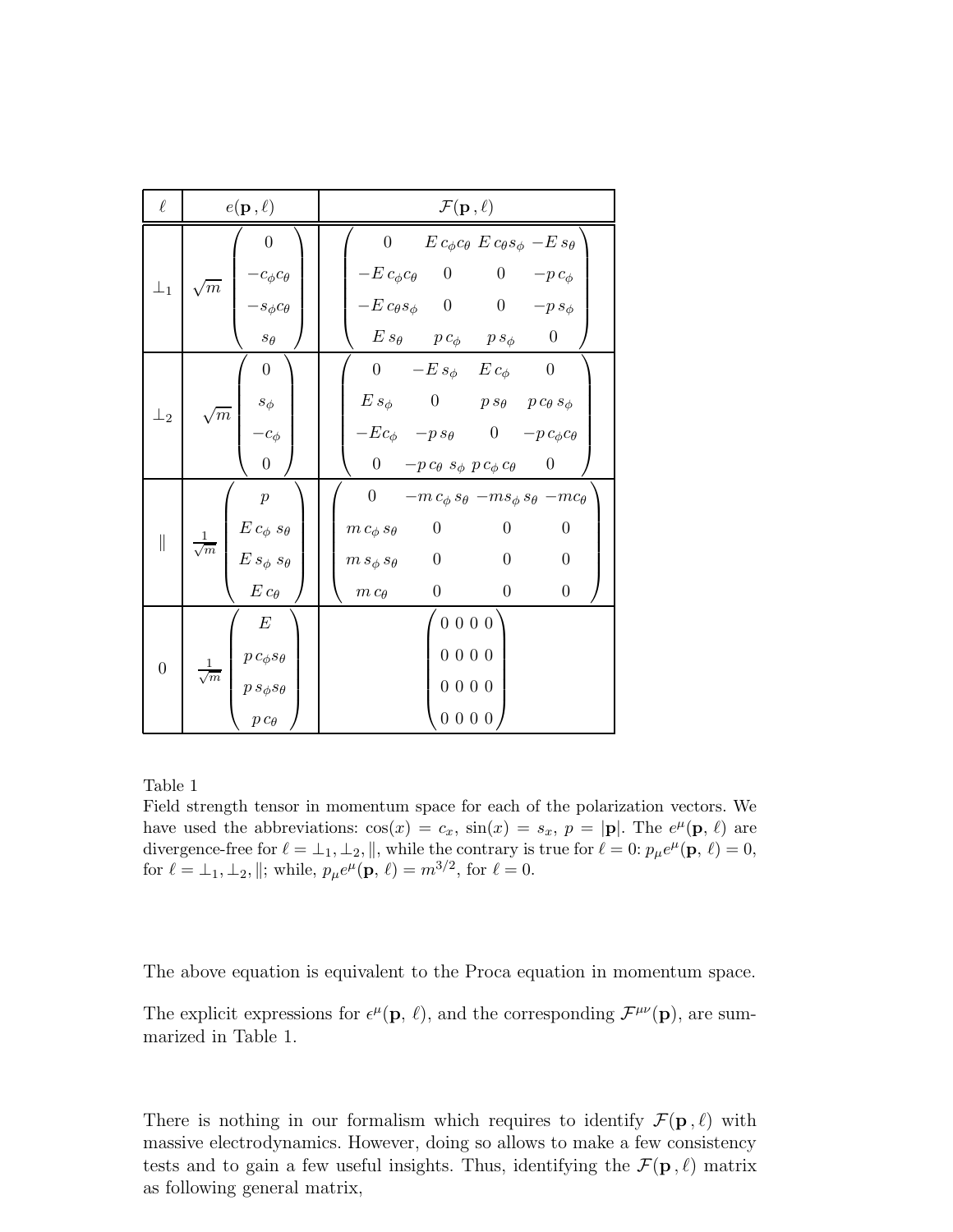$$
\mathcal{F}^{\mu\nu}(\mathbf{p}) = \begin{pmatrix}\n0 & E_x(\mathbf{p}) & E_y(\mathbf{p}) & E_z(\mathbf{p}) \\
-E_x(\mathbf{p}) & 0 & -B_z(\mathbf{p}) & B_y(\mathbf{p}) \\
-E_y(\mathbf{p}) & B_z(\mathbf{p}) & 0 & -B_x(\mathbf{p}) \\
-E_z(\mathbf{p}) & -B_y(\mathbf{p}) & B_x(\mathbf{p}) & 0\n\end{pmatrix},
$$
\n(33)

it is apparent that the following consistency tests are satisfied:

- (1) From Table 1, we immediately infer that all components of the  $B(p)$  fields are proportional to the magnitude of p. Thus, it verifies that without currents, i.e. with  $p=0$ , there are no **B** components in  $\mathcal{F}(p, \ell)$ .
- (2) In the massless limit, the longitudinal  $\mathcal{F}(\mathbf{p}, \ell)$ , i.e.  $\mathcal{F}(\mathbf{p}, \ell = \|)$ , identically vanishes.
- (3) In the massless limit, setting  $\theta = \pi/2$ , and  $\phi = \pi/2$ , yields the expected  $\mathcal{F}(\mathbf{p}, \ell)$  for an electromagnetic wave propagating along the y-axis. The resulting  $\mathcal{F}(\mathbf{p}, \perp_1)$  (and  $\mathcal{F}(\mathbf{p}, \perp_2)$ ) contain **E** and **B** fields which are respectively along the  $z(x)$ - and  $x(z)$ - axes. Furthermore, they carry equal magnitudes.

## 4. A conjecture and concluding remarks

Having gathered together all the essential elements we come to the final task of this essay. We assert that the essential result, and the lesson to be learned from the renormalizable electroweak theory, is that massive gauge theories based upon Proca's framework are incomplete. On the one side, the renormalizability of the electroweak theory demands that Proca framework be supplemented by the Stückelberg sector. The latter, in the usual framework, is introduced via a scalar field (or, fields). On the other side, completeness in  $(1/2, 1/2)$ requires it to also consist of two sectors. At rest, one of them, the time-like polarization vector, behaves as a scalar, while the remaining three degrees of freedom constitute an ordinary spin-one vector. In boosted inertial frames, the former "scalar" from the rest frame transforms into a state that is no longer of specified spin and that does not transform according to the trivial representation of the Lorentz group. It is that very state that produces the Stückelberg term. It is worth emphasizing that the time-like polarizations associated with  $\mathcal{A}^{\mu}(\mathbf{p}, 4)$ , or, equivalently with  $e^{\mu}(\mathbf{p}, 0)$ , do not contribute to  $\mathcal{F}^{\mu\nu}(\mathbf{p}, \ell)$ . That is, the Stückelberg sector does not produce classical forces. Its importance lies in its contribution to quantum phases, to the propagator, and its role in renormalizability of massive gauge theories.

The relevant representation space for gravitational phenomena – dictated by the spacetime metric – in being a direct product of two  $(1/2, 1/2)$  representation spaces, in local inertial frames, carries counterparts of all the above-indicated mathematical and physical elements.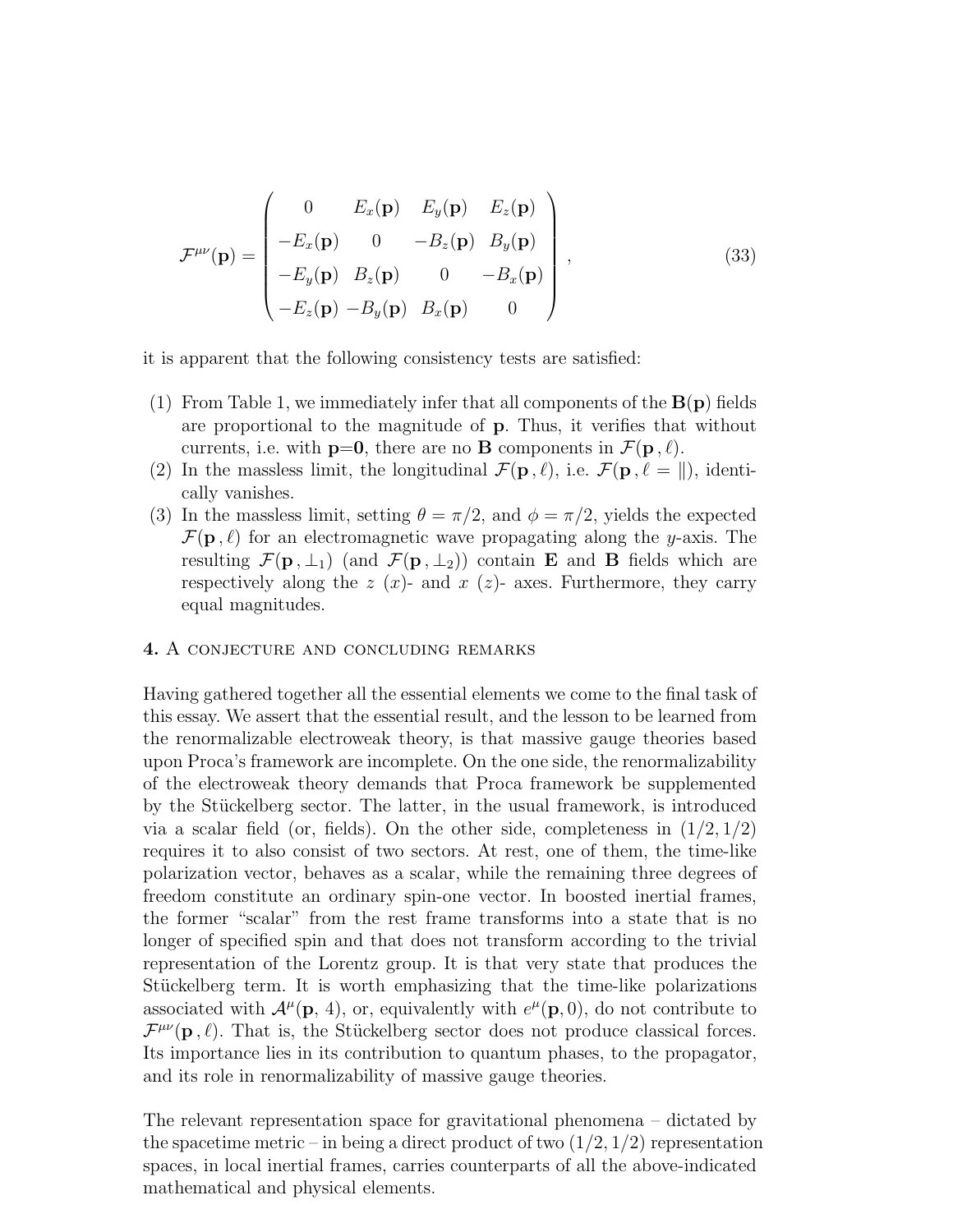Quantum theory of gravity should be expected to be a supersymmetric theory of fuzzy spacetime entities with a set of gravitational gauge bosons. The latter set contains, at the very least, massive gravitinos, and nearly massless gravitons as dictated by observational data.

A detailed spacetime structure of massive gravitinos can be found in Ref. [24]. There it is argued that spin measurement on a massive gravitino shall yield not only the expected spin component of spin 3/2, but also an additional set of components carrying spin  $1/2$ . These components, on the basis of the lessons learned from the electroweak theory, should be expected to carry significance for the renormalizability of the theory.

The other gravitational gauge boson, graviton, transforms as a massive  $(1/2, 1/2)$ ⊗  $(1/2, 1/2)$  particle without projecting out the lower spin components – i.e., the Stückelberg counterparts. In keeping the lower spin components of the massive gravitational bosons, we produce a framework which differs from the one to which the van Dam-Veltman considerations apply [26,27]. Such a field, in its rest frame, contains 16 degrees of freedom (dof) distributed over a single spin-2 component (5 dof), three spin-1 sectors (9 dof), and two spin-0 components (2 dof). Furthermore for CPT invariance one must also incorporate the charge conjugated degrees of freedom. Thus, in a CPT covariant structure of the massive  $(1/2, 1/2) \otimes (1/2, 1/2)$  contains a spin-2 component with 10 dof, three spin-1 sectors with 18 dof, and two spin-0 components with 4 dof.

Once the van Dam-Veltman observations no longer apply, one may look at the graviton as an object described by a massive  $(1/2, 1/2) \otimes (1/2, 1/2)$  representation space. The graviton, then, is not a single spin object, but it carries in it the several spin components. This is in exact parallel of the gauge bosons of the electroweak theory where the bosons cannot be seen as pure spin objects (except in their rest frame).

We thus make the following conjecture:

The renormalizability of the quantum theory of gravity would require that the gravitational bosons, gravitinos and graviton, be treated as multi-spin particles in the sense defined above.

This conjecture has some remarkable additional consequences. To see this, first note that despite the fact that the full  $(1/2, 1/2)$  representation space is spanned by particles which do not carry a definite spin as encoded in the spin content of the  $\mathcal{A}^{\mu}(x)$ , the associated curvature, as encoded in the  $\mathcal{F}^{\mu\nu}(x)$ , the field strength tensor, is a pure spin one object. Similarly, despite the fact that the massive graviton, transforming as  $(1/2, 1/2) \otimes (1/2, 1/2)$  representation space, carries several spin components, the associated field strength tensor  $\mathcal{R}^{\mu\nu\lambda\sigma}(x)$  – i.e. the Riemannian curvature tensor – is a pure spin-2 object.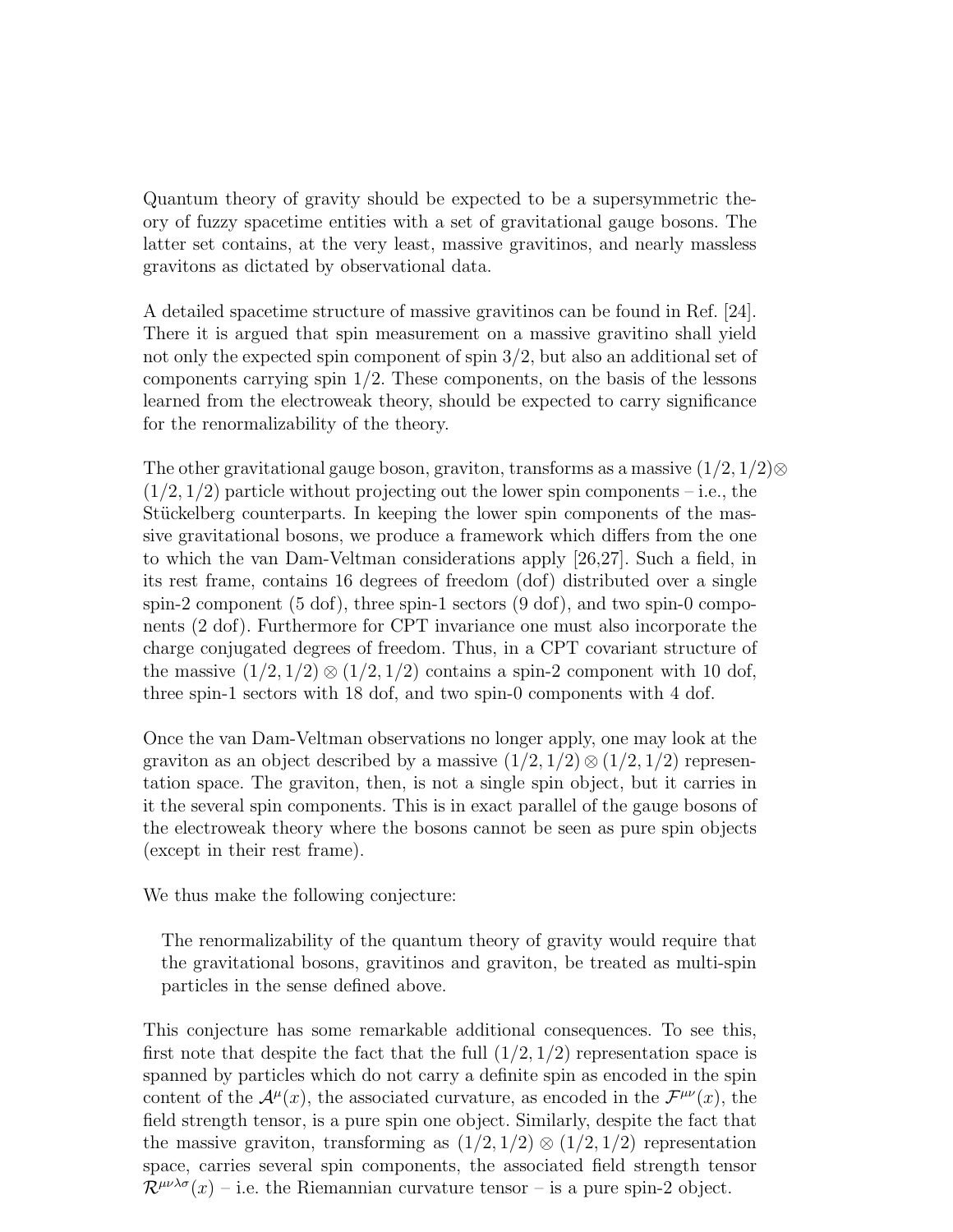The incomplete treatments of the  $\mathcal{A}^{\mu}(x)$ , as well as  $\psi^{\mu}(x)$  and  $g^{\mu\nu}(x)$ , either ignore, or project out, lower spin components. However, the latter are natural inhabitants of these spaces. Yet, this circumstance does not affect the induced curvatures,  $\mathcal{F}(x)$  and  $\mathcal{R}(x)$ . As such, as far as measured forces are concerned the noted incompleteness carries no significance. The heuristic treatments of  $(1/2, 1/2)$ , as well as  $(1/2, 1/2) \otimes (1/2, 1/2)$  yield correct electroweak and gravitational forces. The lower spin components enter entirely at the quantum level – without inducing forces – by their contribution residing in certain phases, and via their contributions to the propagator that makes the theories renormalizable. The latter phases can be studied via neutrino oscillations, or a set of orthogonal states in linear superposition of different energy/mass eigenstates [28,29,30,31,32,33]. <sup>5</sup>

Thus a quantum theory of gravity lives in a non-commutative spacetime, and in fact is its theory. Furthermore, even when the non-commutative structure of spacetime can be neglected, the conceptual framework requires attention not only to forces that are acted upon test states, but one must also pay due attention to existence of certain non-trivial gravitationally-induced quantum phases. Under certain circumstances the former may be zero, while the latter may be non-vanishing and observable. To run the point home, first recall that local density fluctuations in the cosmological context can, and do, create regions characterizable by a set of dimensionless gravitational potentials. The latter have a characteristic dimensionless value of about  $|\Phi_0| \sim 10^{-5}$ , and are, in general, several order of magnitude larger than those arising from stars and planets that may inhabit these regions. In our solar system the (magnitude of) dimensionless lunar gravitational potential is  $3.14 \times 10^{-11}$ , for Earth it is  $6.95 \times 10^{-10}$ , while for Sun it is  $2.12 \times 10^{-6}$ . Next, note that while the planetary and lunar orbits are determined by gradients in these latter potentials; the  $\Phi_0$ , to a good approximation, essentially has the affect of red-shifting the orbital periods. However, for quantum systems embedded in quantum/classical gravitational fields one may entertain a violation of the equivalence principle (VEP) with observable phenomenological effects [38,39,40]. In such scenarios, the essentially force-free  $|\Phi_0| \sim 10^{-5}$  amplifies the terrestrial observability of VEP by about five orders of magnitude.

In reference to Eq. (1), one need not await to reach Planck energies in terrestrial accelerators. Quantum states carrying Planck mass can be easily created and studied in laboratory using superconducting quantum interference devices

<sup>&</sup>lt;sup>5</sup> For an early work on gravitationally induced phases in neutron interferometry [34], see Ref. [35]. With notable exceptions of Ref. [36,37], most early works on gravitationally induced phases were devoted to single mass eigenstates. The abovequoted references address themselves to states in linear superposition of different mass eigenstates. It allows to probe certain additional, and non-trivial, gravitationally induced phases.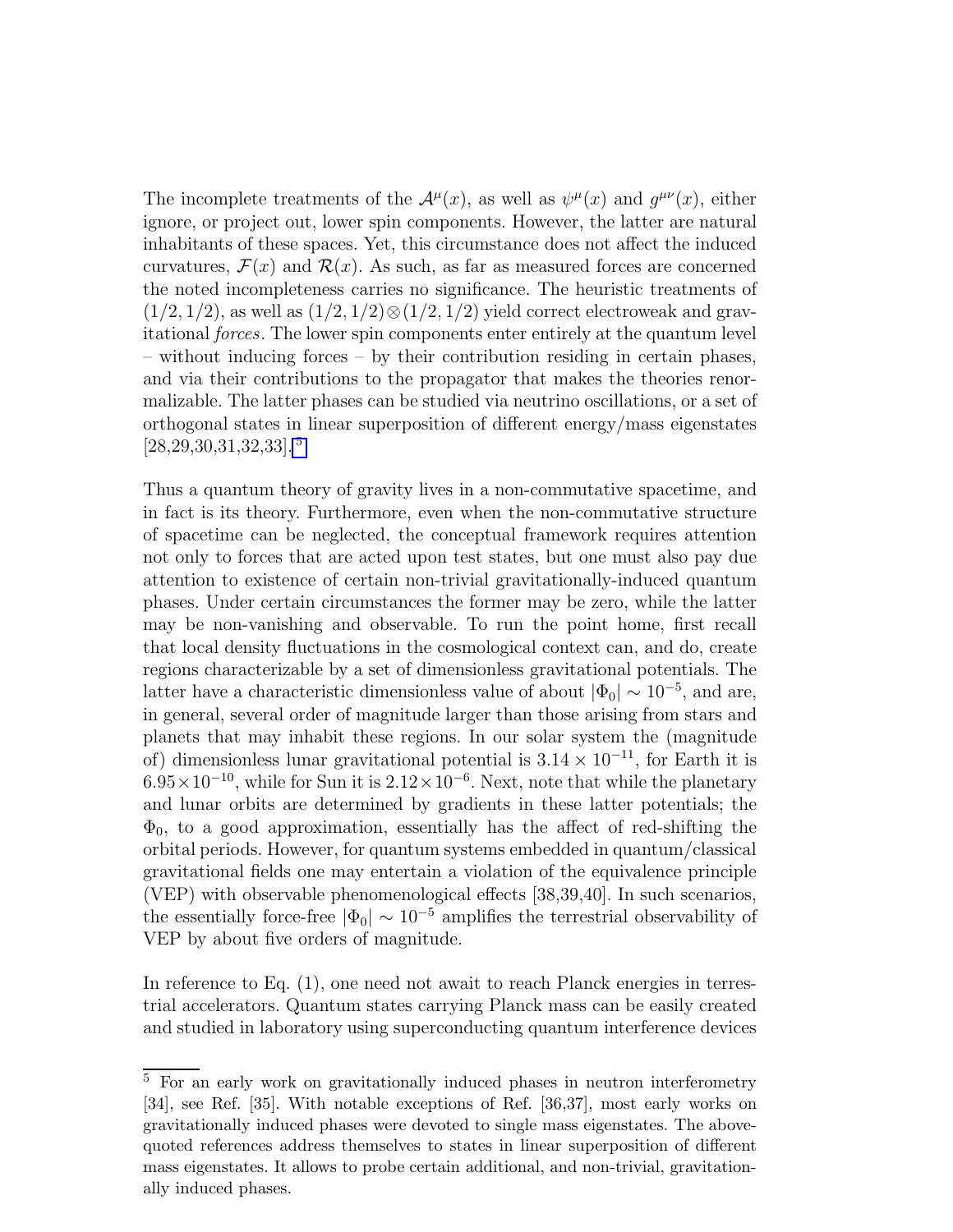(SQUID). In these devices the mass carried by the superconducting quantum state is,

$$
M_{SQUID} \sim f(T) \, m_c \, N_A \,,\tag{34}
$$

where  $m_c$  is the mass of a Cooper pair,  $N_A$  is the Avogadro number, and  $f(T)$ is the fraction of the electrons that are in a superconducting state. Since all the Copper pairs are part of a single superconducting state, and  $f(T)$  can reach close to unity at temperatures,  $T$ , sufficiently below the critical temperature,  $M_{SOUTD}$  becomes of the order of Planck mass. This fact has apparently escaped attention. But it may carry significance for theorists as well as experimentalists to probe the interface of the gravitational and quantum realms in the emerging field of experimentally-driven quantum gravity phenomenology.

This work was supported by Consejo Nacional de Ciencia y Tecnología (CONA-CyT) under grant number 32067-E.

### References

- [1] R. J. Adler, D. I. Santiago, On gravity and uncertainty principle, Mod. Phys. Lett. A 14, 1371 (1999).
- [2] D. V. Ahluwalia, Quantum measurement, gravitation, and locality, Phys. Lett. B 339, 301 (1994).
- [3] A. Kempf, G. Mangano, R. B. Mann, Hilbert space representation of the minimal uncertainty relation, Phys. Rev. D 52, 1108 (1995).
- [4] D. V. Ahluwalia, Wave-Particle duality at the Planck scale: Freezing of neutrino oscillations, Phys. Lett. A 275, 31 (2000).
- [5] J. Madore, Gravity on fuzzy space-time, Los Alamos Archive preprint [gr](http://arxiv.org/abs/gr-qc/9709002)[qc/9709002](http://arxiv.org/abs/gr-qc/9709002).
- [6] S. de Haro, Non-commutative black hole algebra and string theory from gravity, Class. Quant. Grav. 15, 519 (1998).
- [7] G. Amelino-Camelia, Classicality, matter-antimatter asymmetry, and quantum -gravity deformed uncertainty relations, Mod. Phys. Lett. A 12, 1387 (1997).
- [8] M. Maggiore, A generalized uncertainty principle in quantum gravity, Phys. Lett. B 304, 65 (1993).
- [9] N. Sasakura, An uncertainty relation of space-time, Prog. Theor. Phys. 102, 169 (1999).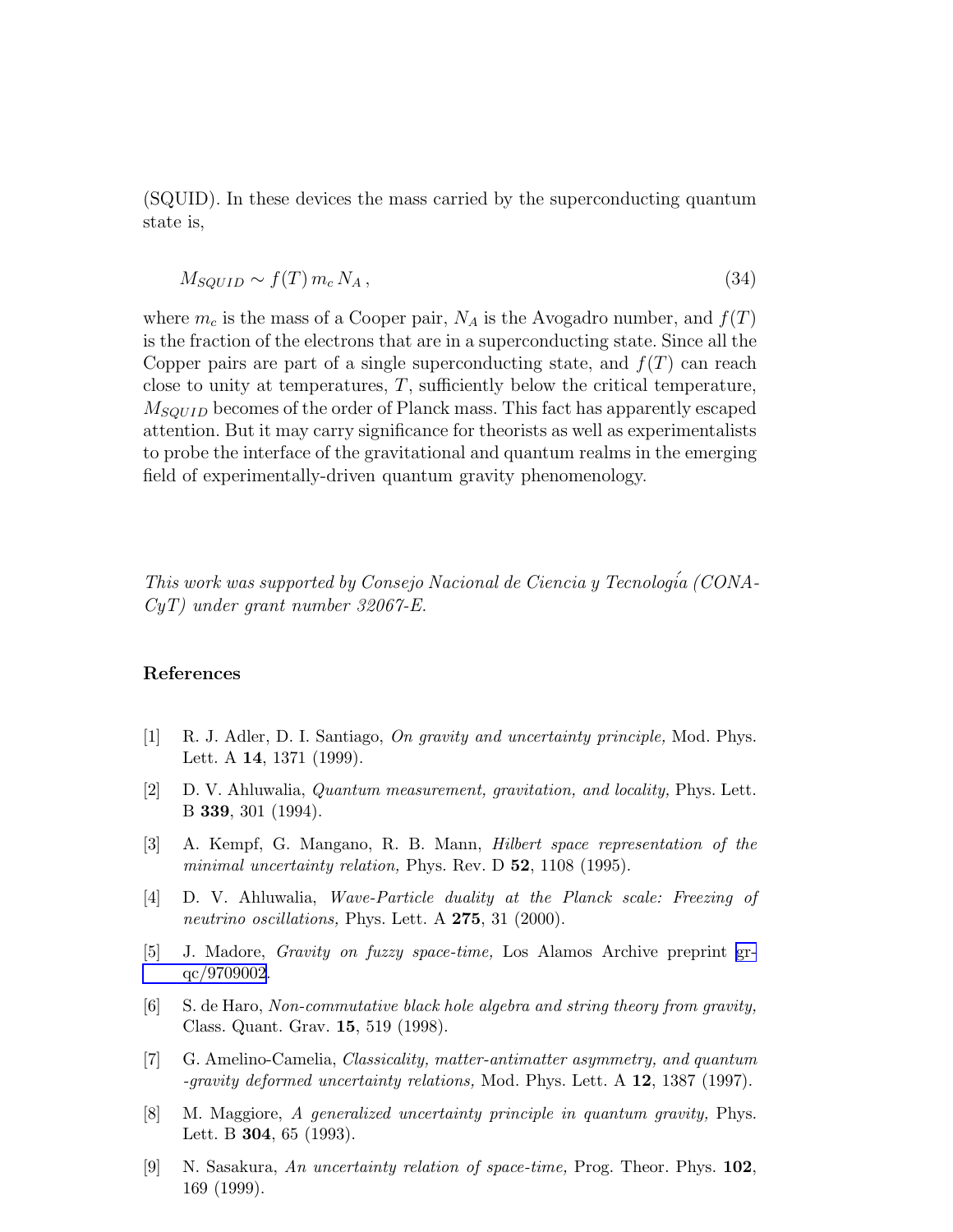- [10] F. Scardigli, Generalized uncertainty principle in quantum gravity from microblack hole gedanken experiment, Phys. Lett. B 452, 39 (1999).
- [11] G. Amelino-Camelia, An interferometric gravitational wave detector as a quantum-gravity apparatus, Nature 398, 216 (1999).
- [12] D. V. Ahluwalia, Quantum gravity: Testing time for theories, Nature 398, 199 (1999).
- [13] H. V. Klapdor-Kleingrothaus, A. Dietz, H. L. Harney, I. V. Krivosheina, Evidence for neutrinoless double beta decay, Mod. Phys. Lett. A 16, 2409 (2001).
- [14] E. Witten, High-energy physics: The mass question, Nature 415, 969 (2002).
- [15] D. V. Ahluwalia, M. Kirchbach, Particle-antiparticle metamorphosis of massive Majorana neutrinos and gauginos, Phys. Lett. B (submitted, 2002).
- [16] M. J. G. Veltman, From weak interactions to gravitation, Int. J. Mod. Phys. A 15, 4557 (2000).
- [17] A. G. Riess et al. The farthest known supernova: Support for an accelerating universe and a glimpse of the epoch of deceleration, Astrophys. J.  $560, 49$ (2001).
- [18] T. Matos, F. S. Guzman, On the spacetime of a galaxy, Class. Quant. Grav. 18, 5055 (2001).
- [19] U. Nucamendi, M. Salgado, D. Sudarsky An alternative approach to the *galactic dark matter problem, Phys. Rev. D* 63, 125016  $(2001)$ .
- [20] N. Dadhich, N. Banerjee, Global monopoles and scalar fields as the electrogravity dual of Schwarzschild space-time, Mod. Phys. Lett. A 16, 1193  $(2001).$
- [21] N. Dadhich, On electrogravity duality, Mod. Phys. Lett. A 14, 337 (1999).
- [22] L. S. Finn, P. J. Sutton, Bounding the mass of the graviton using pulsar observations, Phys. Rev. D 65, 044022 (2002).
- [23] Y. Aharonov, D. Bohm, Significance of electromagnetic potentials in the quantum theory, Phys. Rev.  $115$ ,  $485$  (1959).
- [24] M. Kirchbach, D. V. Ahluwalia, Spacetime structure of massive gravitino, Phys. Lett. B 529, 124 (2002).
- [25] D. V. Ahluwalia, M. B. Johnson, T. Goldman, A Bargmann-Wightman-Wigner type quantum field theory, Phys. Lett. B  $316$ , 102 (1993).
- [26] H. van Dam, M. Veltman, Massive and massless Yang-Mills and gravitational fields, Nucl. Phys. B 22, 397 (1970).
- [27] M. Visser, *Mass for the Graviton*, Gen. Rel. Grav. **30**, 1717 (1998).